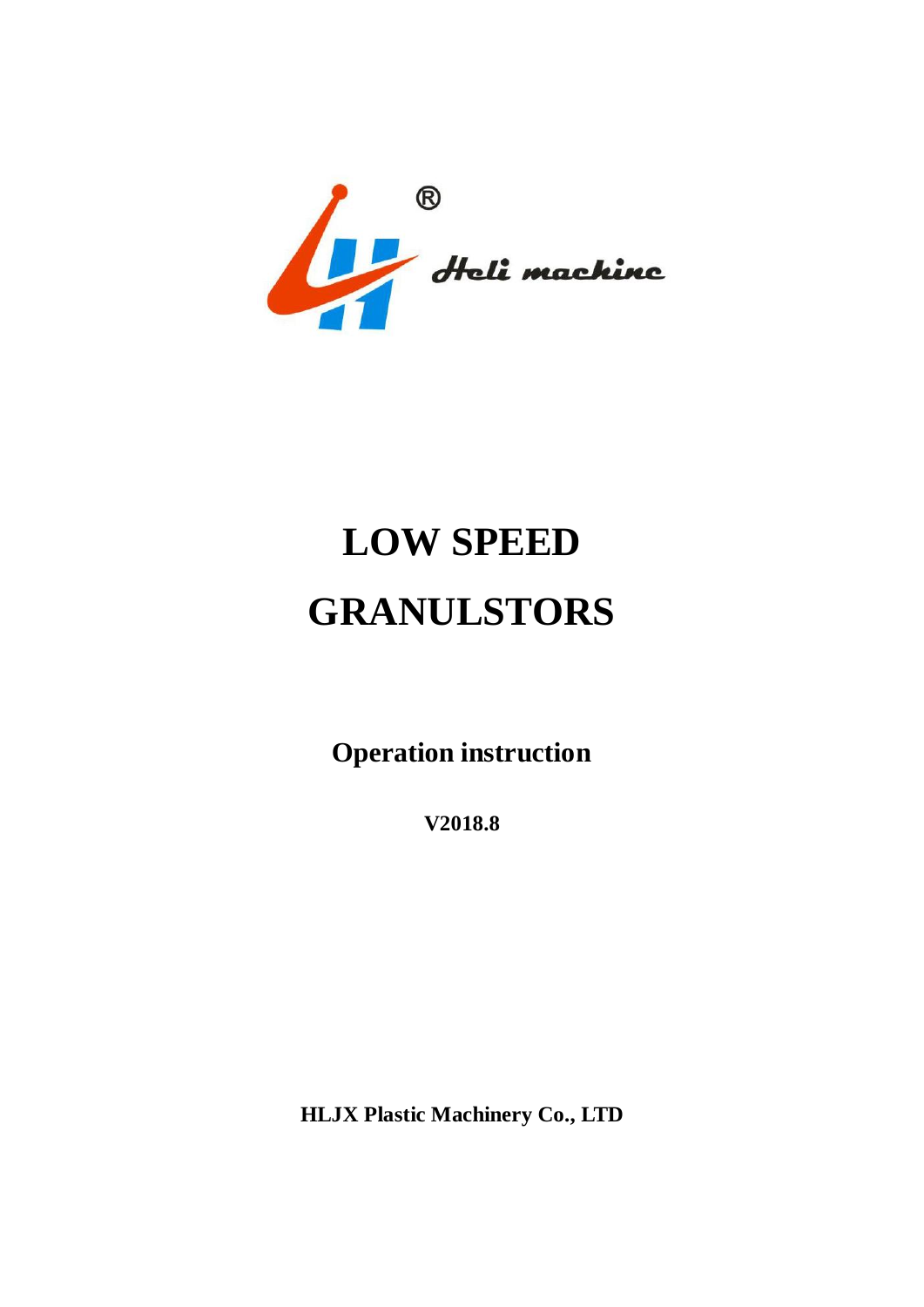Welcome to choose our products, to enable you to correct and efficient use of this product, please read this manual carefully before using.

#### **Brief introduction**

The machine side pulverizer is placed on the injection molding machine and the blow molding machine to pulverize the nozzle material and the scrap material, and automatically pulverizes and recycles, which greatly reduces the production cost and labor cost.

Two machine-side pulverizers, among which HGMS medium and low speed machine pulverizers are suitable for crushing and recycling of crushed materials with high output requirements. The HGLS slow machine side pulverizer is only 26 rpm, which is more suitable for crushing nozzle material, head material, etc., low output requirements, small pulverized material, slow mute automatic pulverization and recycling.

**Application:** It is suitable for the recycling of various plastic materials, including plastic trim, returning and semi-finished products. It is suitable for soft and hard plastics such as soft chlorine, polycarbon, nylon, ABS, etc., dendritic and mesh plastic.





**HGLS HGMS**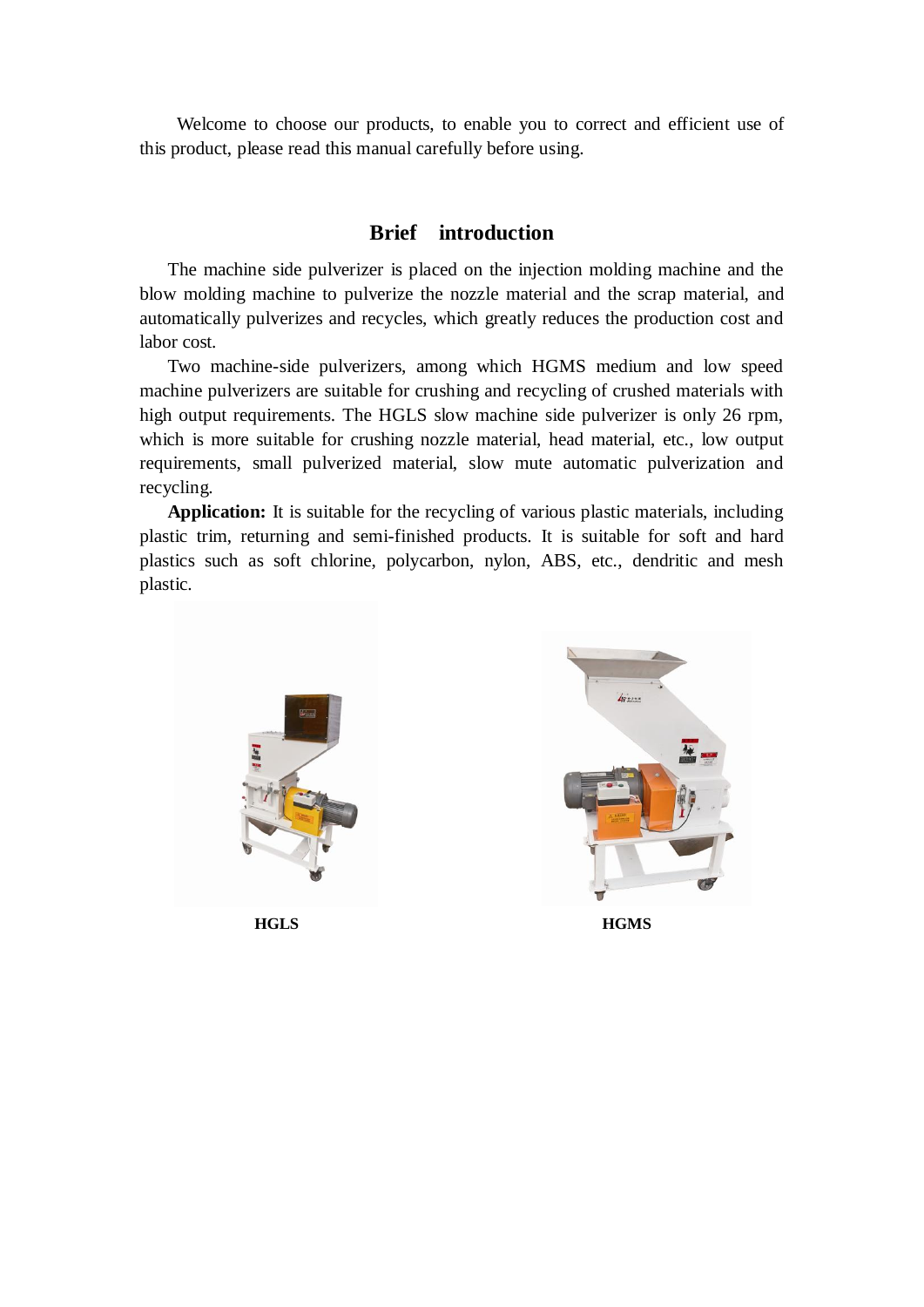#### **Characteristics and functions**

#### **HGLS low speed granulator**

• Low power, low speed, low noise and low dust.

● Adopting Taiwan Shan State geared motor, low noise, high efficiency, stability and durability. The performance is stable, the service life is long, and the transmission torque is large.

• Double-layer shock-absorbing material with built-in soundproof interlayer to reduce noise and improve the environment.

●It adopts cast steel knife holder and SKD-11 material cutter, which is solid and durable.

• The blade structure is different. Three sets of integral rotary knives are used, which are non-packed, more compact and durable, and the smashing is more thorough and uniform.

• The motor drive mode adopts the shaft drive, which adopts the separate structure of the cutter and the gear motor. It is more stable and reliable than the old model. Disassembly, maintenance and maintenance are more convenient.

●The crushing chamber can be opened to the left and right. Compared with the old one, the upper and lower opening forms are used. It is more convenient to clean and refuel, and there is no old material left in the bottom of the knife holder.

●High-quality power system, low speed and quiet.

●No screen design, uniform pulverized particles, very little powder content, can be mixed with new materials immediately.

●Using an upgraded version of the touch box, the operation is more convenient, safer to use, and more functional.

• Complete safety protection measures to ensure the safety of use and manual operation. This machine is equipped with overload overheat protection, power protection, automatic fault alarm, automatic shutdown protection, emergency stop protection and so on.

●The control voltage of the machine is 110v low voltage, which makes it safer to operate.

• This machine can be equipped with timing function. Users can set the delay pulverization time according to the actual use, save power, reduce energy consumption, and be more environmentally friendly and efficient.

• European design, steel structure box, solid material, beautiful and sturdy.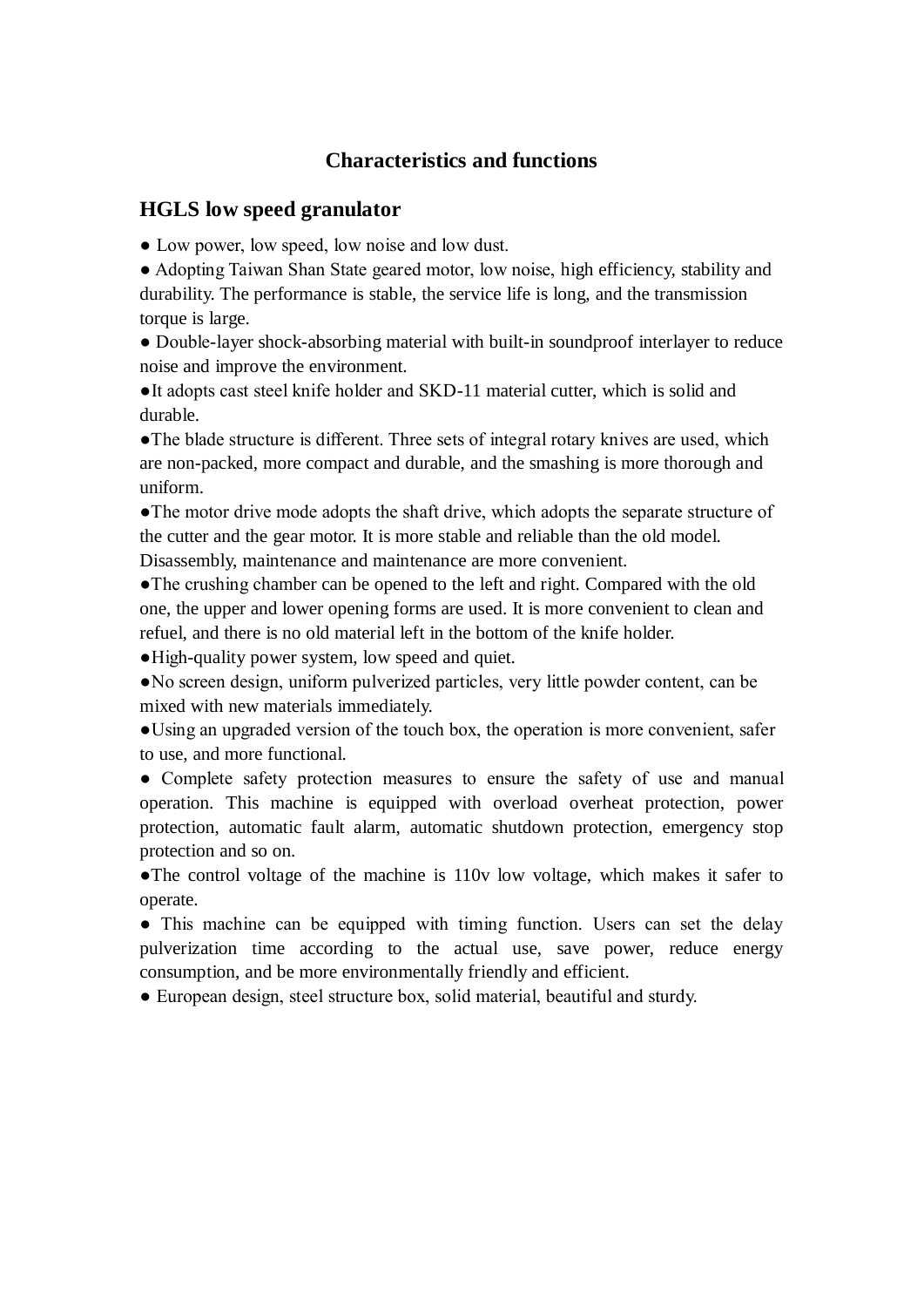## **HGMS medium and low speed granulator**

• Low speed, low noise and low dust.

● Adopting Taiwan Shan State geared motor, low noise, high efficiency, stability and durability.

●The motor drive mode adopts the shaft drive, which adopts the separate structure of the cutter and the gear motor. It is more stable and reliable than the old model. Disassembly, maintenance and maintenance are more convenient.

●The machine adopts the whole structure of the flat plate, which is more solid and more stable than the old one.

●It adopts SKD-11 material custom tool and cast steel tool holder structure, and the material is solid and durable.

●The well-designed "concave" tool is used to maintain a fixed cutting curve and cutting interval after re-grinding, without complicated adjustments, making the disassembly tool faster and greatly extending the service life of the machine. The static knife can be used repeatedly after 4 times.

●The control voltage of the machine is 110v low voltage, which makes it safer to operate.

●The use of a rugged rotor device and a V-shaped stepped tool greatly enhances the cutting torque and capacity, improves the crushing yield, and improves the crushing efficiency.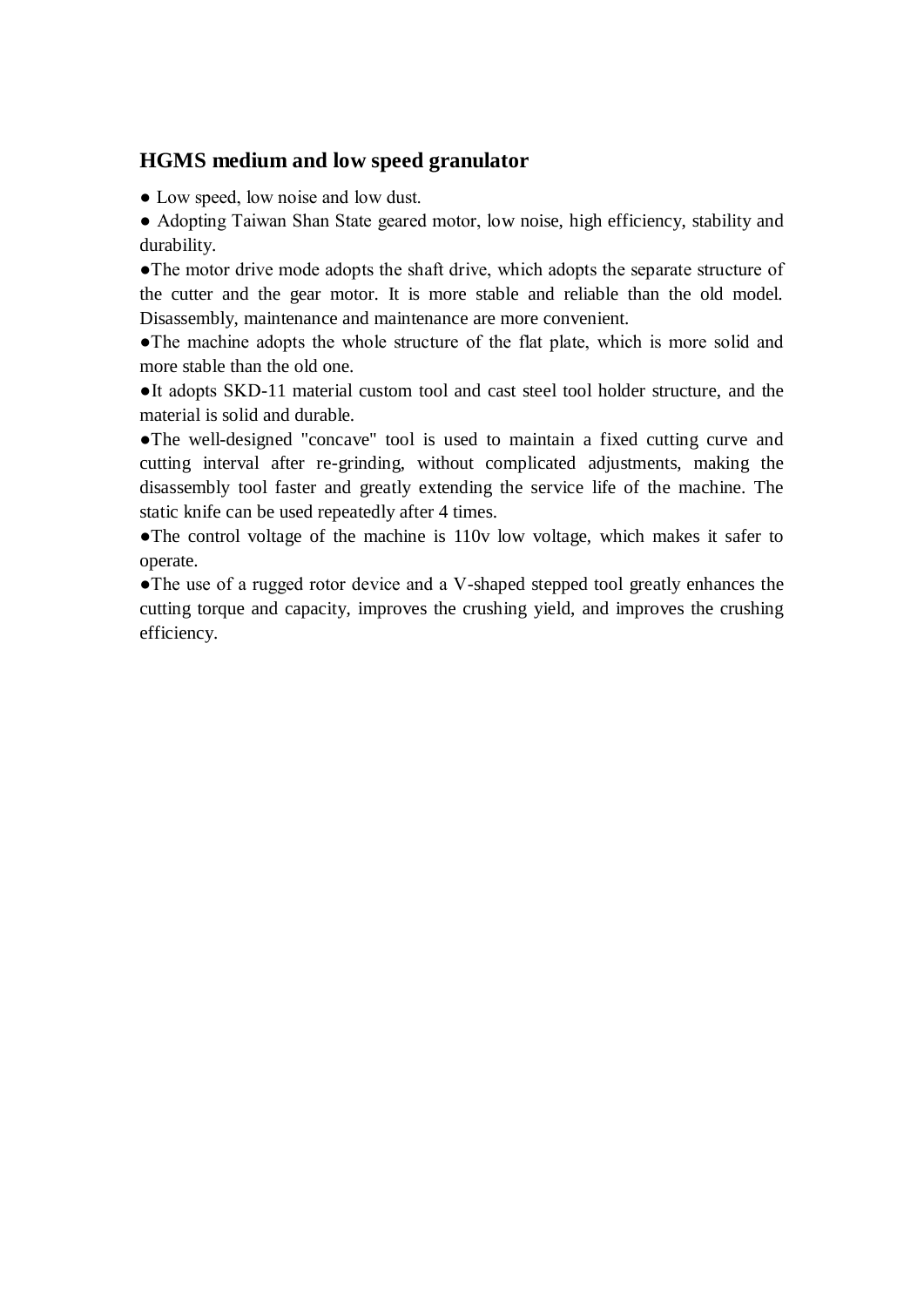## **Operating instructions**

1. Power cord connection: This machine adopts three-phase power supply and connects to the appropriate voltage according to the voltage indicated on the label. The lines are accurately connected according to the line markings, where R, S, and T are three-phase power lines. To ensure that the security user also needs to connect a ground wire.

2. Connecting the pipeline: According to the different recycling methods, the pipeline is accurately connected with the machine.

3. Before starting the machine for the first time, check whether the line and pipeline are connected accurately, and check whether there is any foreign matter in the crushing room.

4. After checking, turn on the main switch and press the green power button to start the machine.



5. Check if the motor rotates in the correct direction. If the motor is reversed and the main switch is turned off, please switch any two of the three-phase power cables R, S and T.

6, daily operation. Make sure that the motor runs in the correct direction. After the line is connected correctly, turn the main switch back on and press the power button to enter the working state. Note: In the daily working state, avoid metal debris falling into the crushing chamber, so as not to affect the service life of the blade.

7. If manual feeding is selected in actual use, the feeding should be appropriate, and the feeding should be uniform, avoiding the phenomenon of jamming caused by the injection of large or too large plastic.

8. In the daily operation process, if you need to temporarily shut down the machine, machine failure or other emergency situations, you can press the red emergency stop button to turn off the machine, wait for the troubleshooting or re-open, turn the red emergency stop button. Press the green power button to turn the machine back on.

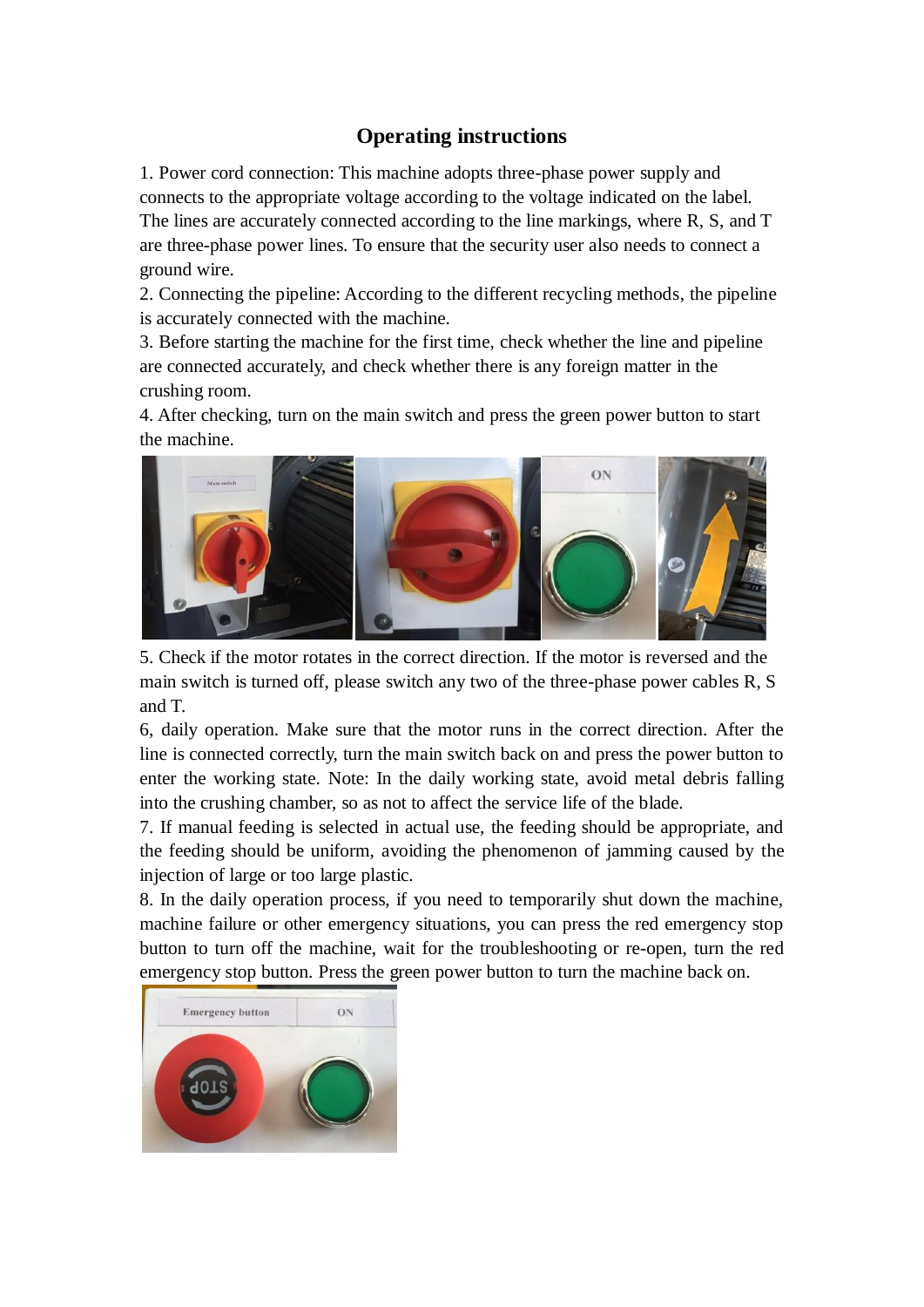## **Second, timing function (optional);**

1. This machine can be equipped with timing function. Users can delay the opening of the crusher by setting the opening and stopping time, saving energy and reducing energy consumption.

2. If you need to turn on the timing function, make sure the machine is in the stop state and push the lever to the ON position. If the lever is pushed to OFF, the timing function can be disabled.



3. After turning on the timing function, adjust the time by the small button on the left side, S represents the minute, set the downtime according to the need, and the boot time can be. This part should be adjusted several times according to the actual situation to ensure the balance between the crushing effect and energy consumption. 4. After the setting is completed, re-open the machine and it will work normally.

#### **Repair and maintenance**

1. Regularly check the wear of the tool to facilitate timely grasp of the use of the crusher.

2. Regularly check whether the screws of the whole machine are loose, and lock the fixing screws in time.

3. Regularly check whether the grinder electrical parts, especially the safety protection devices, are in good condition, micro switch, emergency stop device, current overload protector, etc.